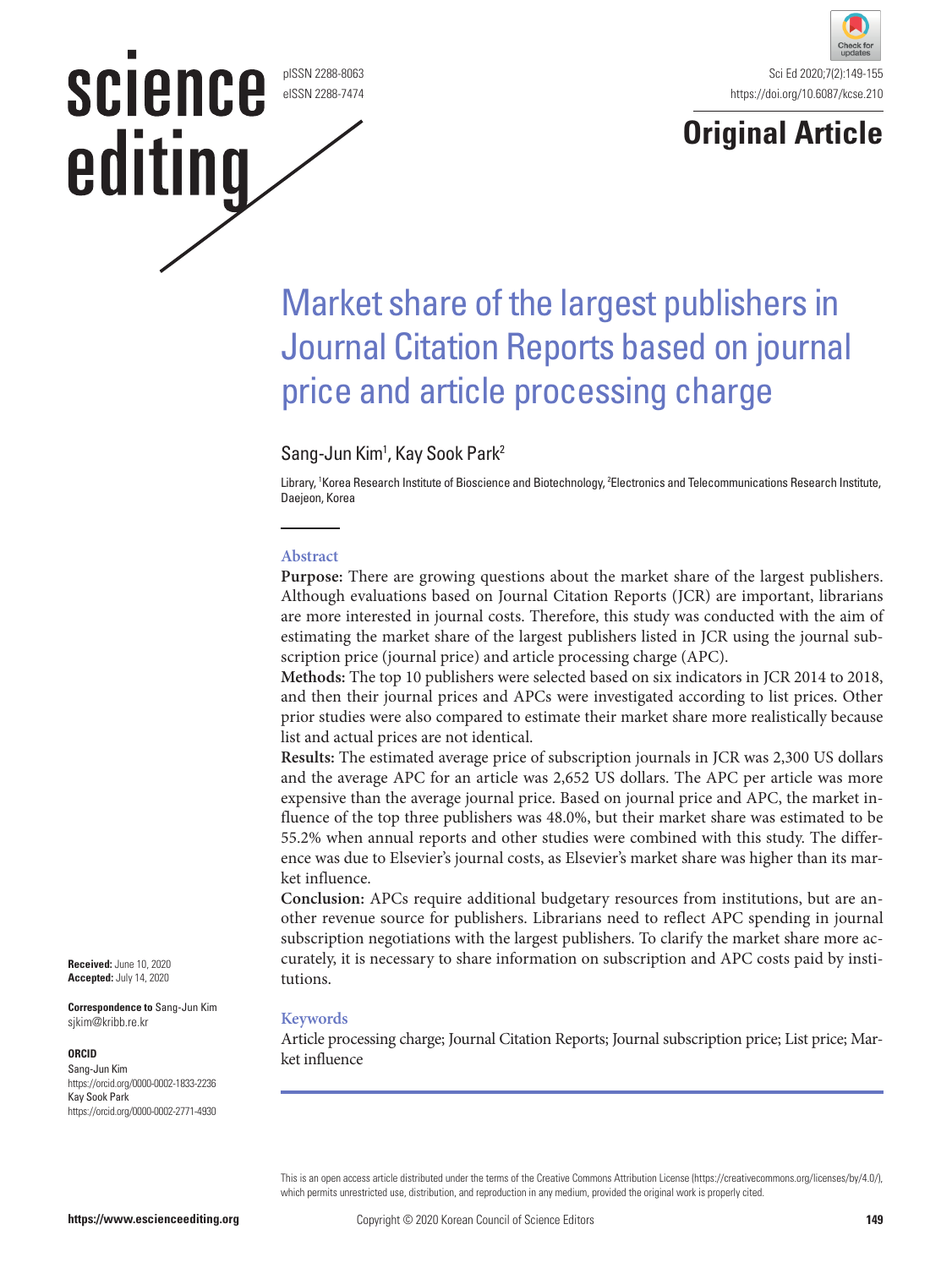

# **Introduction**

*Background/rationale***:** As e-journal package contracts with publishers and inter-publisher mergers have induced markedly lopsided payments to the largest publishers, questions about their influence and dominance in the global journal market are growing. Many commercial publishers, such as Elsevier-Cell, Springer-Nature, and Wiley-Blackwell, focusing on science, technology, and medicine journals, are known to have a significant influence. However, the exact status of the market share and power of society publishers, the role of which varies across fields, remains unknown. In this situation, Outsell estimated that English-language science, technology, and medicine journal publishing had global revenues of 9.9 billion US dollars (USD) in 2017 [1]. Checking the market share of the largest publishers in the world journal market is essential for negotiations, but it is difficult to obtain accurate information because commercial publishers keep sensitive profit information confidential and treat their subscription agreements as trade secrets. The Korean Electronic Site License Initiative (KESLI) is negotiating journal subscriptions under these conditions. The biggest question in the KESLI negotiations is how to evaluate the e-journal prices proposed by the publishers and how to agree and proceed with a consortium contract in which rates would increase. We studied the influence of the largest journal publishers according to Journal Citation Reports (JCR) 2014 to 2018 by using six JCR indicators, including the journal impact factor, Eigenfactor score, and article influence score, along with the number of journals, citable items, and total cites [2]. Nonetheless, regarding the influence of the largest publishers, libraries and librarians are particularly sensitive to costs, although JCR indicatorbased measures of influence are also significant.

The largest publishers have been raising journal subscription prices (journal prices) faster than the rate of increase of library budgets or inflation. Article processing charges (APCs) are also expected to be a major revenue source for these publishers, as they expand open access (OA) journals. As journal prices and APCs are interrelated in journal publishing, librarians have begun to negotiate journal prices together with APC spending. Studies of journal subscription costs or library budgets have been limited by the reluctance of publishers and libraries to make this information public; therefore, large-scale studies on journal prices are rare [3].

*Objectives***:** This study aimed to estimate the market share of the largest journal publishers listed in JCR using journal prices and APCs, as a follow-up study of the influence of those journal publishers based on six JCR indicators [2]. How large is the estimated market share of journal costs imposed by the publishers, as distinct from their influence measured by the

six JCR indicators? To solve this research question, we roughly estimated the market share of the top three publishers based on journal price and APC. As this study could not deal with the paid costs [4,5], its results were also compared with those of previous studies to estimate the actual market share more precisely. The result of this study will provide practical assistance to libraries, librarians, and consortia negotiators.

### **Methods**

*Ethics statement***:** This was not a study with human subjects, so neither institutional review board approval nor informed consent was required.

**Study design:** This was a descriptive study conducted by collecting data on journal prices and APCs.

*Data collection***:** To estimate market share of journal publishers, libraries' subscription costs or publishers' sales information is required, but it is difficult to collect accurate data. As the list journal prices and APCs may somewhat differ from the costs that are actually paid, the validity of the estimation can be increased by conducting an analysis in combination with other studies. This paper analyzed the top 10 publishers by collecting their journal prices and APCs.

To prepare a journal list, JCR data over the past 5 years, including the most recent edition of JCR 2018 in 2019, were exported to Excel, and a list of 12,201 unique journals was created by integrating them into a single list. Missing publisher names were added from Web of Science or Scopus, and the journal list was finally classified by the publisher imprints. Collecting all the JCR journal prices was difficult, to the point of impossibility. According to the authors' paper based on six JCR indicators [2], the influence of the largest journal publishers was found to be 49.1% for the top three publishers, 58.0% for the top five, and 69.4% for the top 10. The top 10 publishers are, in order, Elsevier, Springer, Wiley, Taylor & Francis (T&F), Sage, Oxford University Press (OUP), American Chemical Society (ACS), Wolters Kluwer (Kluwer), Institute of Electrical and Electronics Engineers (IEEE), and Royal Society of Chemistry (RSC). This study limited the research target to the top 10 publishers, and we collected their prices from their Korean branches or publisher websites. We estimated the price level of the non-top 10 publishers as about 30.6% of all JCR journals [2], without trying to acquire more specific price information. To estimate the market share of the top three publishers more precisely, we compared the findings of this study with the publisher revenue and subscription amounts found in annual reports and other studies.

The prices were collected from February to April 2020 to reflect the latest information. For non-USD prices, we searched for foreign exchange rates in the United States Fed-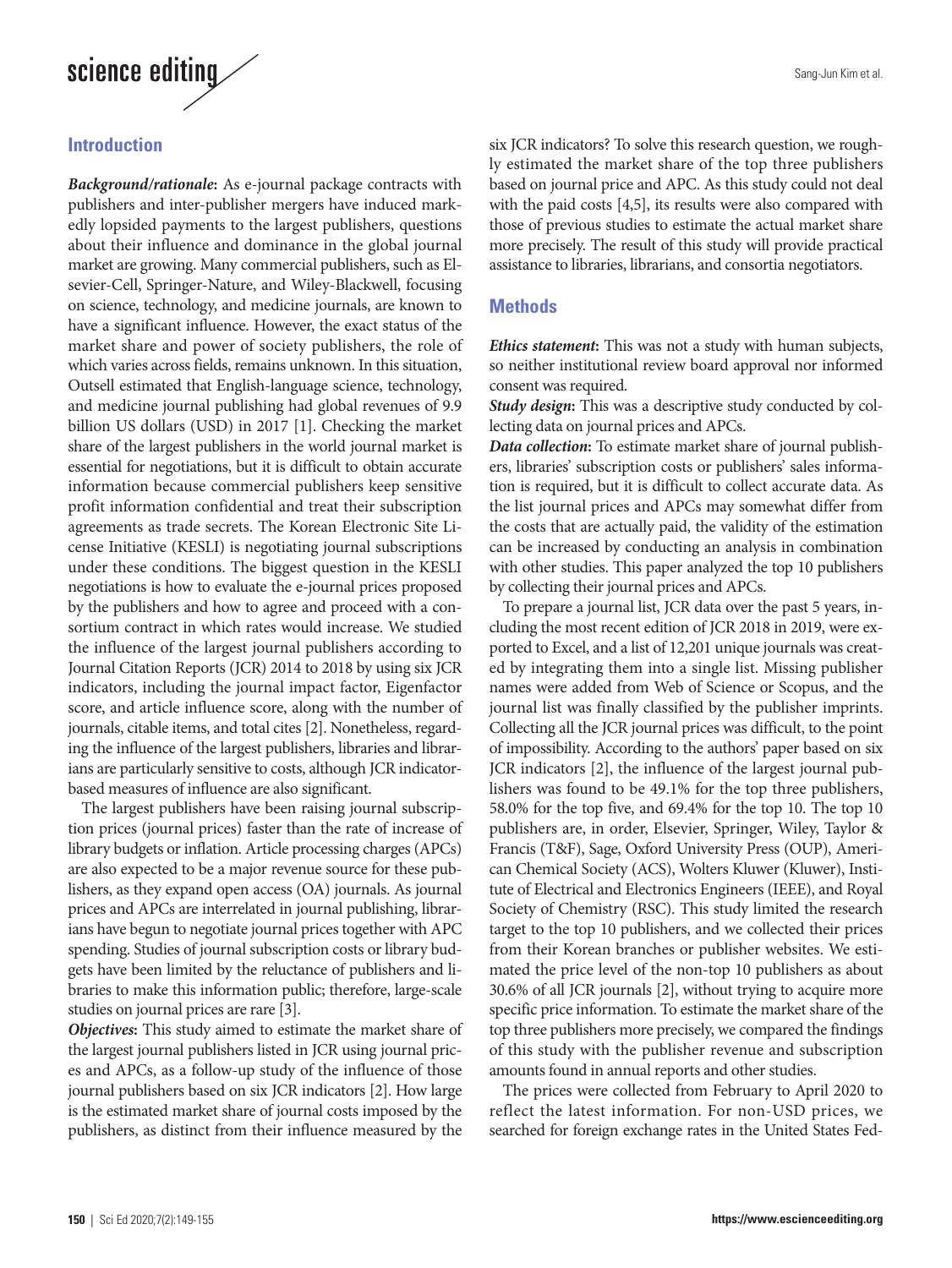eral Reserve System and converted them into USD using the 1-year average for 2019. In this study, journal prices were analyzed using list prices instead of actual paid costs, online instead of print subscriptions, public rather than corporate affiliations, individual subscriptions rather than packages, and the USA region rather than the rest of the world. Although we tried to collect 2020 journal prices, the collected information for IEEE was from 2019. The 2020 journal prices for IEEE were calculated by applying the consortium increase rate in 2020. OUP did not provide APC information, so instead of each journal's APC, the average APC from the INTACT project [6] from 2018 to 2019 was applied. For APCs, the CC-BY-NC-ND price was applied, as it is cheaper than CC-BY. Fully OA journals without APC information or subscription-only journals without journal prices were excluded from the calculation of each average price.

*Analysis methods***:** Data were tabulated, and the proportions of the cells were calculated.

## **Results**

#### **Journal prices and APCs of the top 10 publishers**

The average price of subscription journals was higher than 3,000 USD for Elsevier, ACS, and RSC (Table 1). Most of the remaining publishers had average journal prices around 2,000 USD, but Sage, OUP, and IEEE were around 1,000 USD, which were the lowest among the top 10 publishers. For most of the publishers, except Elsevier and RSC, the APC per article was more expensive than the average journal price. The average APC for hybrid and fully OA journals was investigated, and the highest was found for ACS (3,871 USD), followed by Wiley (3,200 USD) and Springer (3,039 USD). The lowest

| Table 1. Results for the top 10 publishers by journal price and APC |  |  |
|---------------------------------------------------------------------|--|--|
|---------------------------------------------------------------------|--|--|



average APC was found for RSC (2,017 USD), followed by IEEE (2,057 USD). Springer currently sets various APCs for each journal, but the APC was set at 3,000 USD per article when the "Open Choice" program launched in 2004. That APC price has since become more or less a de facto standard. Therefore, T&F, Sage, ACS, IEEE, and RSC also set the same APC for most journals and then applied discounts according to various options, such that the actual APC varies from article to article.

As shown in Table 2, 23.6% of the journals had prices of 500 to 1,000 USD, followed by 17.0% with prices of 1,000 to 1,500 USD and 12.9% with prices of 5,000 USD or more. More than half of journals (50.9%) had APCs of 2,500 to 3,000 USD, while 16.5% had APCs of 3,000 to 3,500 USD and 13.2% had APCs of 2,000 to 2,500 USD. Most of the price points of APCs were around 3,000 USD, corresponding to the "Open Choice" level. Although it is doubtful whether the APCs set by some publishers have a scientific basis, the journal price was distributed more diversely than the APC, with the distribution of journals in various price intervals decreasing after a peak at 500 to 1,000 USD.

### **Market influence of the largest publishers versus others**

Before any discounts, the average price of subscription journals in JCR was estimated to be 2,300 USD and the average APC was estimated to be 2,652 USD (Table 3). Thus, if one were to subscribe to all 10,535 journals—excluding fully OA journals from the 12,201 journals in the JCR—the sum of the journal prices was estimated to be about 24 million USD. Nonetheless, the total APC amount required to submit an article to each of the 11,287 fully and hybrid OA journals was about 30 million USD. The top three publishers accounted for

| <b>JCR</b>    |                       | Top 3 publishers |           |           | + Top 10 publishers |          |            |         |         |             |                   |
|---------------|-----------------------|------------------|-----------|-----------|---------------------|----------|------------|---------|---------|-------------|-------------------|
|               |                       | Elsevier         | Springer  | Wiley     | T&F                 | Sage     | <b>OUP</b> | ACS     | Kluwer  | <b>IEEE</b> | RSC <sup>b)</sup> |
| <b>JCR</b>    | Journal               | 1,849            | 1,904     | 1,267     | ,222                | 630      | 287        | 56      | 242     | 166         | 43                |
| Journal price | Journal               | 1.599            | 1.574     | 1.103     | .120                | 558      | 241        | 38      | 201     | 147         | 38                |
| (USD)         | Total                 | 5.268.186        | 4,045,842 | 2,995,079 | 2,510,658           | 761,613  | 275.044    | 121,020 | 517,235 | 179,664     | 141,062           |
|               | Average <sup>a)</sup> | 3,295            | 2,570     | 2.715     | 2,242               | ,365     | 1.141      | 3.185   | 2,573   | ,222        | 3,712             |
| APC (USD)     | Journal               | 1.720            | 1.598     | 1.216     | .189                | 614      | 287        | 56      | 205     | 165         | 42                |
|               | Total                 | 4,747,649        | 4,856,840 | 3,891,288 | 3.561.<br>.055      | .761.714 | 732,366    | 216.750 | 579.275 | 339,327     | 84,721            |
|               | Average <sup>a)</sup> | 2,760            | 3,039     | 3,200     | 2,995               | 2,869    | 2,552      | 3,871   | 2,826   | 2,057       | 2,017             |

APC, article processing charge; JCR, Journal Citation Reports; T&F, Taylor & Francis; OUP, Oxford University Press; ACS, American Chemical Society; Kluwer, Wolters Kluwer; IEEE, Institute of Electrical and Electronics Engineers; RSC, Royal Society of Chemistry; USD, US dollar.

a)Average per journal excluding null data; <sup>b</sup>)The number of RSC journals increased compared to the authors' previous study [2], because one journal was newly discovered due to a problem with space in the journal name.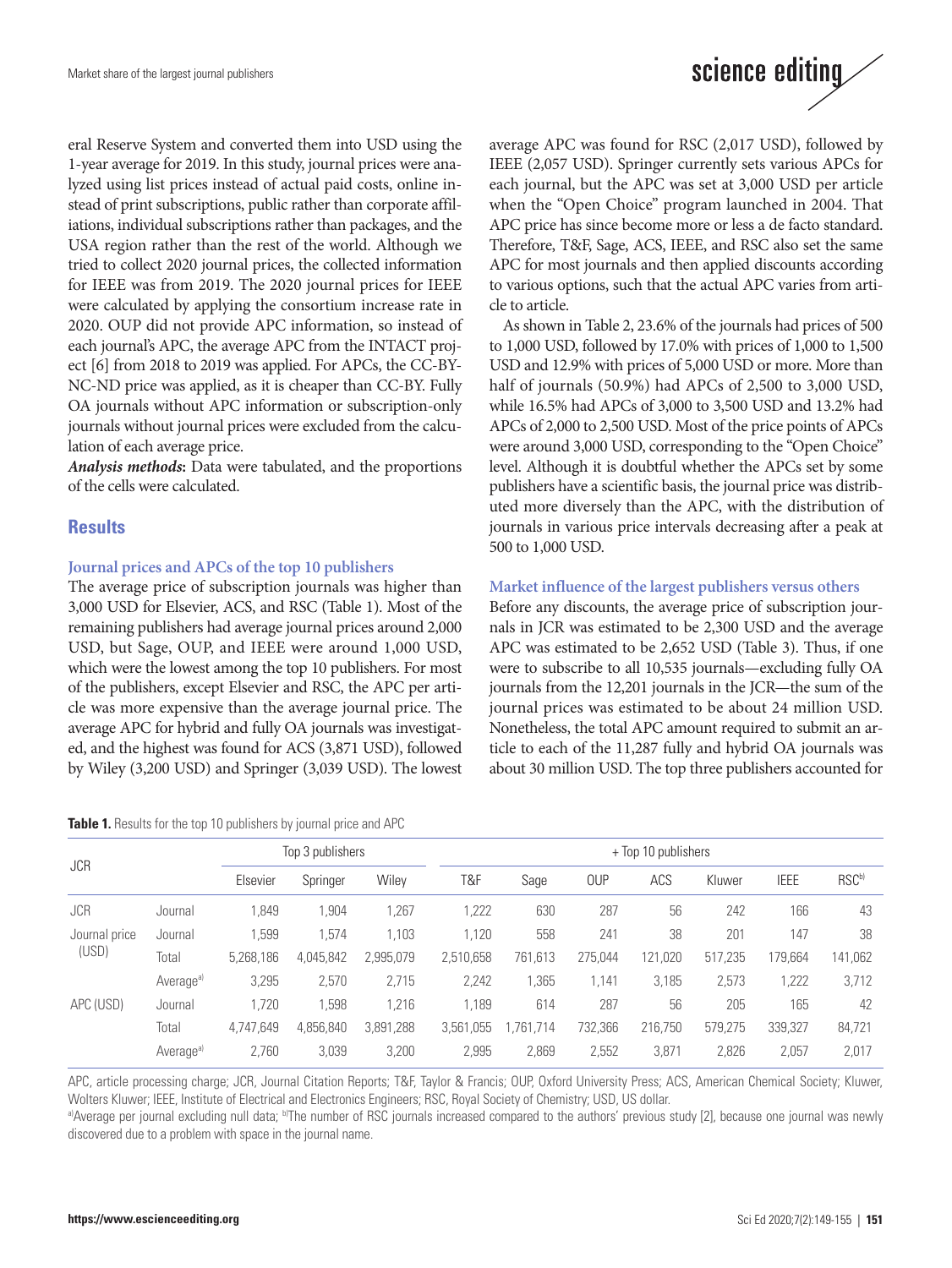# science editing

a higher percentage in their journal share in JCR, and their average journal price was higher than that of the top 10 publishers. This means that the top three publishers are publishing numerous expensive and high-APC journals.

**Table 2.** Distribution of price range by journal price and APC of the top 10 publishers

| Price range     |         | Journal price |         | APC          |  |  |  |
|-----------------|---------|---------------|---------|--------------|--|--|--|
| (USD)           | Journal | Share (%)     |         | Share $(\%)$ |  |  |  |
| < 500           | 554     | 8.4           | 38      | 0.6          |  |  |  |
| $500 - 1,000$   | 1,559   | 23.6          | 37      | 0.5          |  |  |  |
| 1,000-1,500     | 1,124   | 17.0          | 105     | 1.5          |  |  |  |
| 1,500-2,000     | 762     | 11.5          | 255     | 3.7          |  |  |  |
| 2,000-2,500     | 512     | 7.7           | 902     | 13.2         |  |  |  |
| $2,500 - 3,000$ | 374     | 5.6           | 3,476   | 50.9         |  |  |  |
| $3,000 - 3,500$ | 329     | 5.0           | 1,130   | 16.5         |  |  |  |
| $3,500 - 4,000$ | 218     | 3.3           | 670     | 9.8          |  |  |  |
| 4.000-4.500     | 181     | 2.7           | 176     | 2.6          |  |  |  |
| 4,500 - 5,000   | 150     | 2.3           | 25      | 0.4          |  |  |  |
| >5,000          | 856     | 12.9          | 17      | 0.3          |  |  |  |
| Total           | 6,619   | 100           | 6.831a) | 100          |  |  |  |

APC, article processing charge; USD, US dollar.

a)Oxford University Press journals were excluded, as the average APC was applied instead of each APC.

**Table 3.** Market influence of the top three and top 10 publishers versus others

Expanding the scope of the inquiry from the top three publishers to the top 10, the APC share increased more than the journal price share. Most of the publishers added to the top 10 required higher APCs than journal prices. Since publishers are generating new revenue from APCs, it may be due to their price policies that the six publishers added to form the top 10 (excluding RSC) tried to compensate for their subscription sales, which are lower than those of the top three publishers, through APCs. The journal price level seemed to have some correlation with the number of articles and the six JCR indicators. The top three publishers showed a market influence of 49.1% according to the six JCR indicators [2], but their market share was estimated to be 50.8% based on journal prices and 45.1% based on APCs. Therefore, based on the investigated prices, the top three publishers were also found to have a high level of dominance in the journal market.

# **Discussion**

*Estimating the market share of the top three publishers***:** According to prior studies, in 2016, academic libraries in the USA paid 2.3 billion USD for journal subscriptions [7], and the 31 consortia in European countries spent 726 million European Union euros (EUR) [8]. Similar to these studies, some other studies have partially exposed the magnitude of subscription sales for various publisher imprints [3]. According to the publishers' annual reports, Elsevier's subscription sales

|                     |                                             | Top 3 publishers |                         | Top 10 publishers |                          |                              |
|---------------------|---------------------------------------------|------------------|-------------------------|-------------------|--------------------------|------------------------------|
| JCR                 |                                             | Top 3            | Non-top 3 <sup>a)</sup> | Top 10            | Non-top 10 <sup>a)</sup> | All publishers <sup>a)</sup> |
| <b>JCR</b>          | Journal                                     | 5,020            | 7,181                   | 7,666             | 4,535                    | 12,201                       |
|                     | Journal share (%)                           | 41.1             | 58.9                    | 62.8              | 37.2                     | 100                          |
|                     | Article share (%)                           | 50.0             | 50.0                    | 69.1              | 30.9                     | 100                          |
|                     | Six JCR indicators' share (%) <sup>b)</sup> | 49.1             | 50.9                    | 69.4              | 30.6                     | 100                          |
| Journal price (USD) | Journal                                     | 4,276            | 6,259                   | 6,619             | 3,916                    | 10,535                       |
|                     | Total                                       | 12,309,107       | 11,920,580              | 16,815,403        | 7,414,284                | 24,229,687                   |
|                     | Share $(\%)$                                | 50.8             | 49.2                    | 69.4              | 30.6                     | 100                          |
|                     | Average <sup>c)</sup>                       | 2,879            | 1,905                   | 2,540             | 1,893                    | 2,300                        |
| APC (USD)           | Journal                                     | 4,534            | 6,753                   | 7,092             | 4,195                    | 11,287                       |
|                     | Total                                       | 13,495,777       | 16,433,596              | 20,770,985        | 9,158,388                | 29,929,373                   |
|                     | Share $(\%)$                                | 45.1             | 54.9                    | 69.4              | 30.6                     | 100                          |
|                     | Average <sup>c)</sup>                       | 2,977            | 2,434                   | 2,929             | 2,183                    | 2,652                        |

JCR, Journal Citation Reports; USD, US dollar; APC, article processing charge.<br><sup>a)</sup>Non-top 3, non-top 10, and all publishers: estimated as 30.6% of the total based on the six JCR indicators' share of 69.4% for the top 10 p journals, citable items, total cites, impact factor, Eigenfactor score, and article influence score [2]; <sup>c)</sup>Average per journal excluding null data.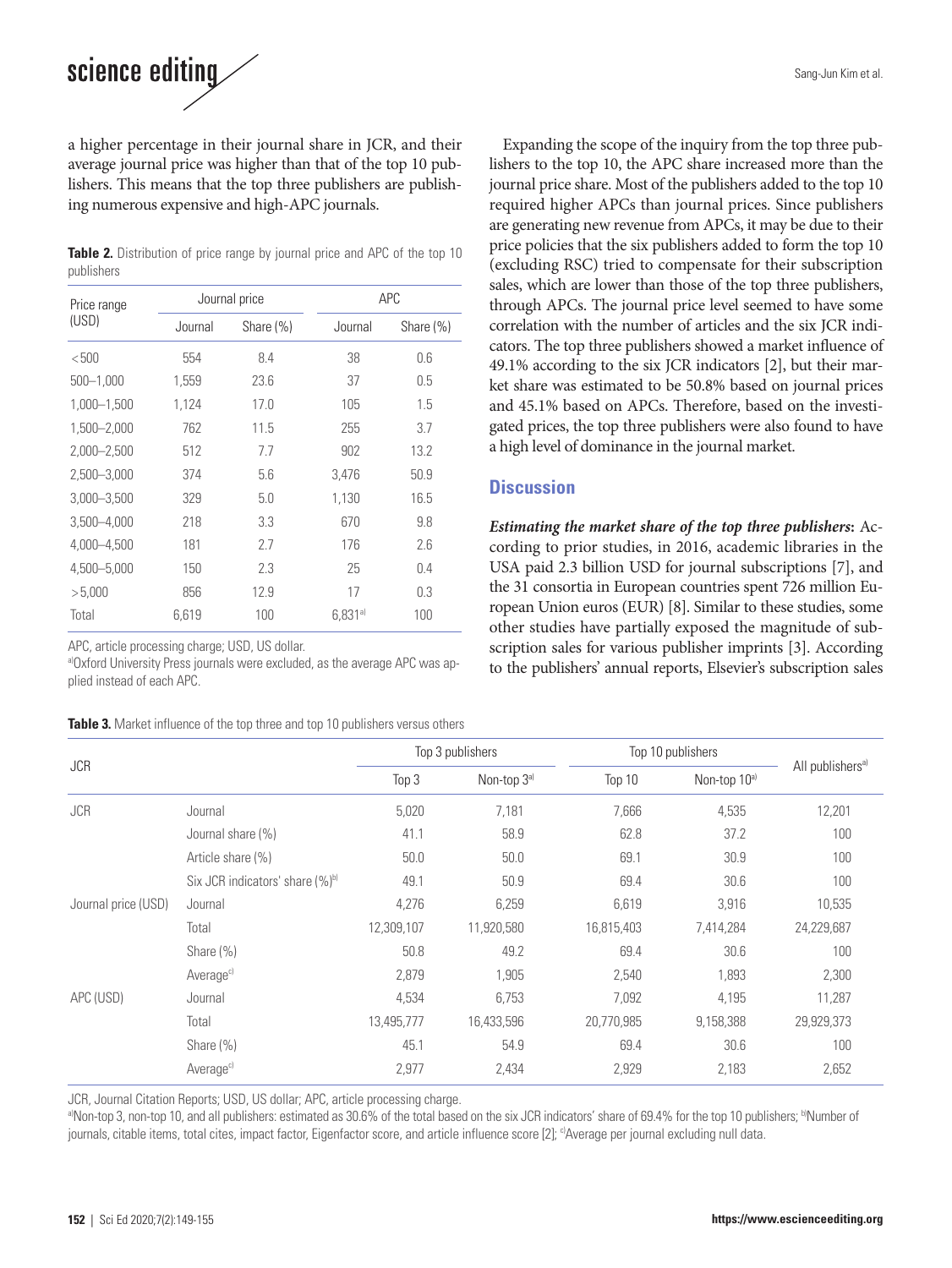

are about 2.5 billion USD (2.0 billion British pound), Springer's are 1.4 billion USD, and Wiley's are 1.3 billion USD [9-11]. Only some publishers provide access to their annual reports, so there is a limit to the degree to which it is possible to investigate the world journal market share. Journal subscription costs at the national or regional level reported in papers and documents are only partially helpful in understanding the overall market share because the target libraries or publishers are limited.

Among the 10 publishers, the top three, including Nature Publishing Group (a Springer imprint), occupy about 70% of the total share [12], and the 10 publishers account for about 93 million British pound in 2014 subscriptions. However, because cost information is not included in these figures from the publisher, the paper was not used for the final estimation of market share. According to the National Research Council of Science and Technology, the total journal budget of 25 government-funded research institutes in South Korea (focused on the science and technology fields—excluding medicine and not including university libraries) was about 12 million USD in 2020. In the materials budgets of 25 research libraries in 2018 to 2020, the share of journal subscriptions was 71.0% [13]. The top three publishers accounted for 67.1% of those expenditures, and the top 10 for 78.8%. Those results present an even higher share of the largest publishers than was found herein.

The journal market share of the top three publishers was comprehensively predicted by averaging six sources, including annual reports and the other studies cited above, along with this study (Table 4) [1-3,8-11,13]. The final result was about 55.2%, with a range from 48.0% to 67.1%. This level is much higher than the directly calculated result of this study (48.0%) and the share of 49.1% calculated based on the six JCR indicators [2]. The reason for this is the major difference

between Elsevier's list and actual prices. However, Springer and Wiley showed a small difference. As a result, the estimated market share shift to Elsevier was much stronger than in the authors' studies.

*Evaluation of journal prices and APCs***:** To determine whether the investigated prices of the top 10 publishers were related to the six JCR indicators, the findings of this study were graphically compared to those of the authors' previous study [2]. Springer, Wiley, and Kluwer seemed highly correlated, but the remaining publishers had poor correlation (Fig. 1). In particular, Elsevier had a much lower APC relative to the six JCR indicators and journal price, but the converse was found for T&F and Sage. The shares of ACS, IEEE, and RSC according to both journal prices and APCs were lower than their shares according to the six JCR indicators.

According to EBSCO's 5-year price increase history, the av-



**Fig. 1.** Comparison of the results of this study with those obtained using the six Journal Citation Reports (JCR) indicators for the top 10 publishers. APC, article processing charge; T&F, Taylor & Francis; OUP, Oxford University Press; ACS, American Chemical Society; Kluwer, Wolters Kluwer; IEEE, Institute of Electrical and Electronics Engineers; RSC, Royal Society of Chemistry.

| Table 4. Estimation of the average share of the top three publishers in world journal market |  |  |  |
|----------------------------------------------------------------------------------------------|--|--|--|
|----------------------------------------------------------------------------------------------|--|--|--|

|                                                             | World market share (%) |          |       |       |           |       |
|-------------------------------------------------------------|------------------------|----------|-------|-------|-----------|-------|
| Source                                                      | Elsevier               | Springer | Wiley | Top 3 | Non-top 3 | Total |
| Estimated revenue <sup>a)</sup> by annual reports [9,10,11] | 25.4                   | 14.2     | 12.9  | 52.5  | 47.5      | 100   |
| European University Association's study [8]                 | 36.6                   | 10.5     | 11.8  | 58.9  | 41.1      | 100   |
| Bergstrom's study based on USA libraries [3]                | 33.6                   | 12.9     | 9.4   | 55.9  | 44.1      | 100   |
| Document on 25 NST libraries in South Korea [13]            | 38.9                   | 16.1     | 12.1  | 67.1  | 32.9      | 100   |
| The authors' study based on six JCR indicators [2]          | 22.2                   | 15.5     | 11.4  | 49.1  | 50.9      | 100   |
| This study based on journal price and APC                   | 18.8                   | 16.5     | 12.7  | 48.0  | 52.0      | 100   |
| Average                                                     | 29.2                   | 14.3     | 11.7  | 55.2  | 44.8      | 100   |

NST, National Research Council of Science and Technology; JCR, Journal Citation Reports; APC, article processing charge.<br><sup>a)</sup>The top three publishers' revenue was estimated to account for 5.2 billion USD of the total 9.9 b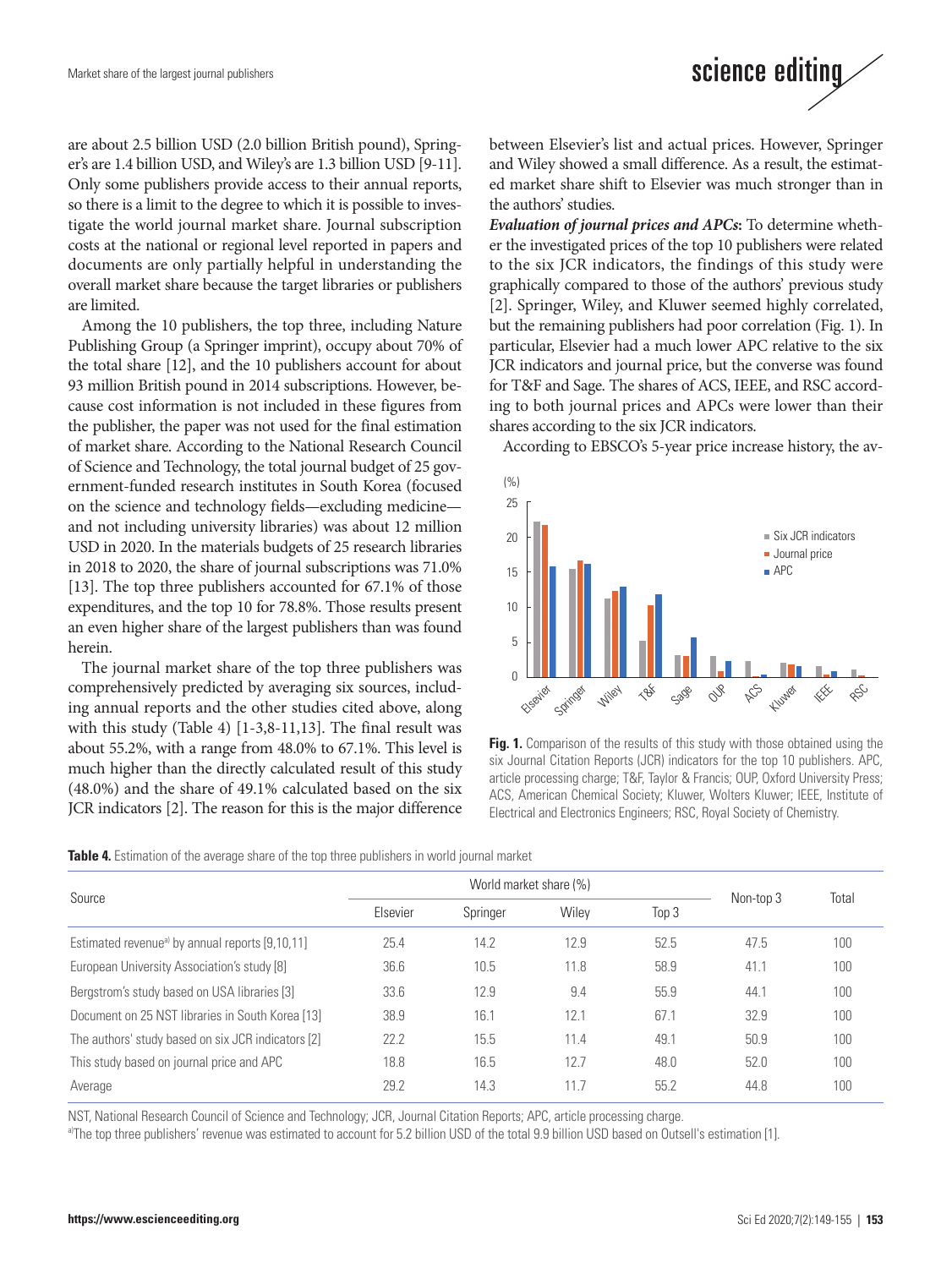# science editing

erage increase rate of journal prices for invoices in USD from 2010 to 2019 was 5.7% annually, and the average journal price paid by academic and medical universities in 2019 was 1,785 USD [14]. However, the average price of the JCR journals estimated in this study was 2,300 USD. The reason for this discrepancy is that the present study analyzed list prices before any discount, while the EBSCO data is the final contract amounts, reflecting journal preferences and discount for packages or consortia. Using the average journal price of 2,300 USD, publishers need to obtain subscriptions for roughly 409 libraries for each of the 10,535 subscription journals in order to account for the 9.9 billion USD of the world journal market [1].

In this study, the average APC was estimated to be 2,652 USD, which was higher than the average journal price. Since the average annual number of articles per JCR journal is 127 [2], the 10,535 subscription journals will annually publish about 1,337,945 articles. Multiplying this number of articles by the 2,652 USD of APC for OA publishing, 3.5 billion USD would be spent annually. Other papers reported that the average APC was 2,415 USD and 2,727 USD in 2014 [4,15]. According to the 2014-2018 APC data in the INTACT project [6] published by the Open Knowledge Foundation Germany, the average APC was 2,255 USD (2,015 EUR), corresponding to total spending of 202 million EUR for 100,401 OA articles. The APCs paid in the INTACT project were lower than those in this study, and this discrepancy likely reflects discounts. Therefore, an APC of 2,000 EUR per article, which was based on the OA2020 plan, was established as the appropriate level [16].

The average expenditures of institutions are 87.5% for subscriptions, 11.8% for APCs, and 0.6% for administrative costs [4]. The OA publishing market was estimated to be around 758 million USD in 2019, and therefore, the APC market share was estimated to account for 7.7% of the world journal market. Although this study did not accurately show the costs of subscription contracts or APCs, it could be used as a reference when negotiating contracts for journal subscriptions.

*Limitation***:** Journals that changed publishers were considered not to have any fluctuations; instead, the current publisher was used, because it would be time-consuming and challenging to analyze the history of publisher changes by year. In investigating journal prices and APCs, this study applied list prices, even though these may be different from the finally contracted and paid prices. The journal prices and APCs of the non-top 10 publishers and the world journal market were estimated, not directly calculated.

*Conclusion***:** In this study, the average APC for an article was estimated to be more expensive than the average journal price of one JCR journal. According to journal prices and APCs,

the market influence of the top three publishers was 48.0%. However, in combination with information on actual subscriptions obtained from the annual reports and other studies, their market share was finally estimated to be 55.2%. The difference was caused by Elsevier's real market share, which was higher than its market influence. As a result, the shift to the top three publishers from the top 10 was stronger in terms of actual contract amounts. In addition to subscription revenue, publishers are expected to increase APC revenue by expanding OA articles and journals. Therefore, librarians need to watch the market share trend of the largest journal publishers based on journal prices and APCs, and should actively reflect APC spending in journal subscription negotiations. In conclusion, a more accurate market share of the most significant journal publishers can be identified through the disclosure and sharing of subscription and APC costs paid by institutions.

# **Conflict of Interest**

No potential conflict of interest relevant to this article was reported.

# **Data Availability**

Dataset is available from the Harvard Dataverse at: [https://doi.](https://doi.org/10.7910/DVN/FZ3OIA) [org/10.7910/DVN/FZ3OIA](https://doi.org/10.7910/DVN/FZ3OIA)

**Dataset 1.** List prices of the top 10 journal publishers in JCR 2014 to 2018

### **References**

- 1. Johnson R, Watkinson A, Mabe M. The STM report: an overview of scientific and scholarly publishing [Internet]. The Hague: International Association of Scientific, Technical and Medical Publishers; 2018 [cited 2020 May 30]. Available from: https://www.stm-assoc.org/2018\_10\_04\_ STM\_Report\_2018.pdf
- 2. Kim SJ, Park KS. Influence of the top 10 journal publishers listed in Journal Citation Reports based on six indicators. Sci Ed 2020;7:142-8. https://doi.org/10.6087/kcse.209
- 3. Bergstrom TC, Courant PN, McAfee RP, Williams MA. Evaluating big deal journal bundles. Proc Natl Acad Sci U S A 2014;111:9425-30. https://doi.org/10.1073/pnas.1403006111
- 4. Pinfield S, Salter J, Bath PA. A "Gold‐centric" implementation of open access: hybrid journals, the "total cost of publication," and policy development in the UK and beyond. J Assoc Inf Sci Technol 2017;68:2248-63. https://doi. org/10.1002/asi.23742
- 5. Earney L. National license negotiations advancing the open